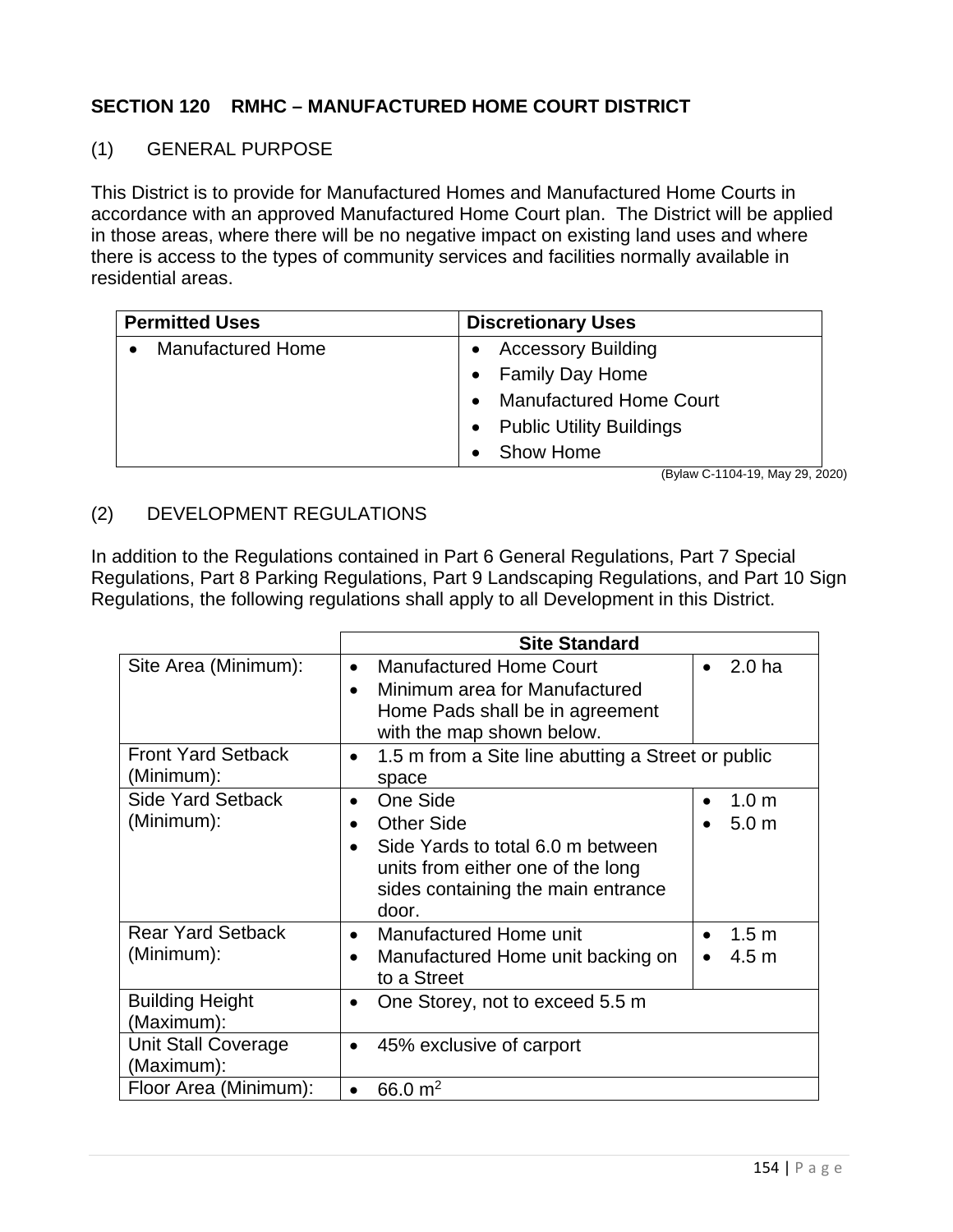

#### **Minimum Manufactured Home Pad Area Map:**

### (3) ADDITIONAL REGULATIONS

- (a) An application for a Manufactured Home Court plan shall be approved through the Development Permit process in advance of a decision on an application to develop any Manufactured Home within a Manufactured Home Court.
- (b) All Manufactured Home Development shall comply with a previously approved Manufactured Home Court Plan.
- (c) Manufactured Homes shall arrive to the Site in no more than two sections. Accessory buildings may arrive as additional sections.
- (d) In addition to the Setback regulations contained in (2), where a Site within the Manufactured Home Court District shares a Site boundary with a property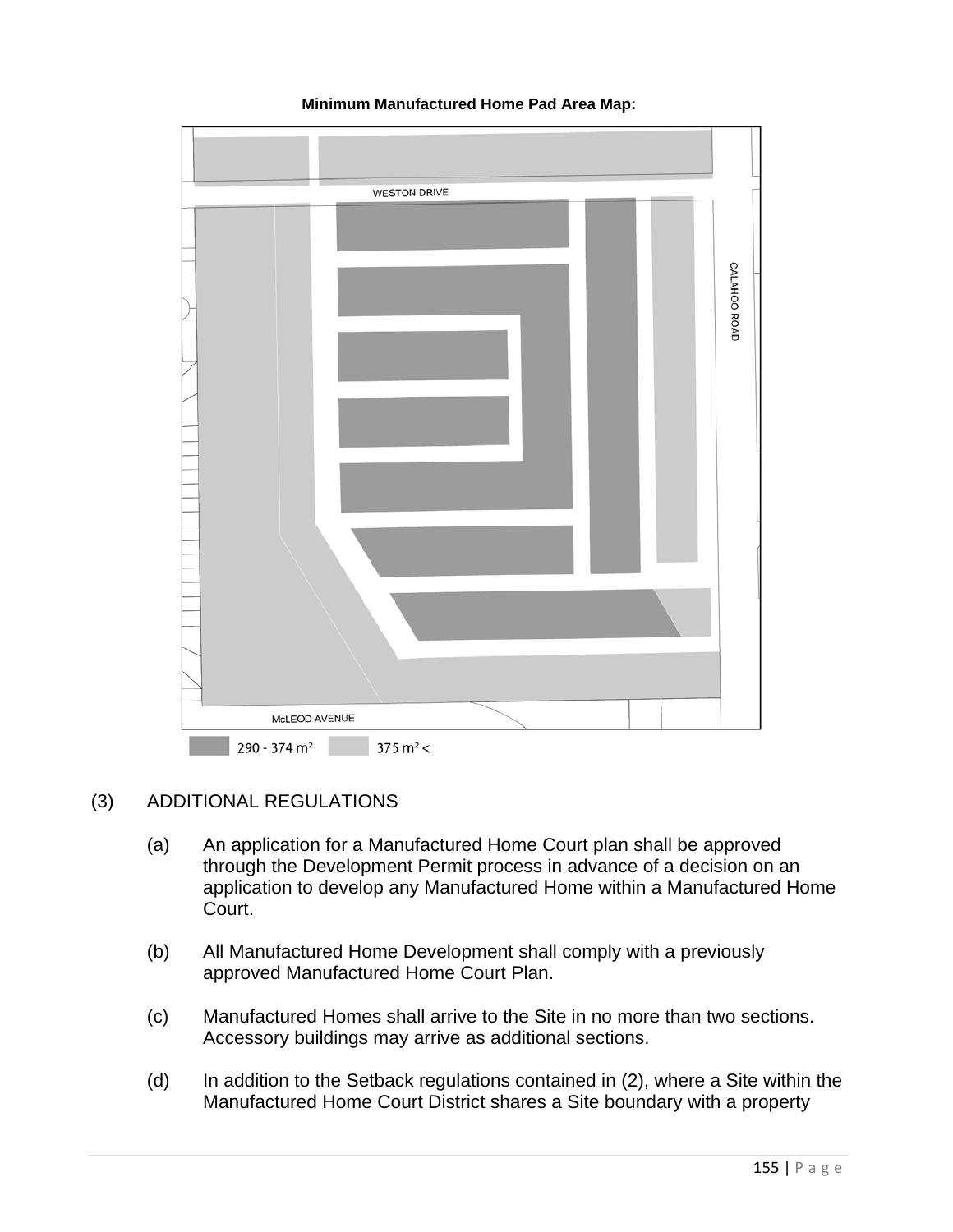where a residential District is applied, a 7.0 m Development Setback shall be provided. The following are not permitted within the Development Setback:

- (i) Accessory Buildings;
- (ii) Fencing;
- (iii) Hard Surfacing, including Sidewalks, patios or other paving;
- (iv) Storage of any kind;
- (v) Landscaping for personal use, including gardens;
- (vi) Recreational equipment or play structures of any kind;
- (vii) Outdoor furniture of any kind; and
- (viii) Fire pits. (Bylaw C-900-15 Feb. 23, 2015)
- (e) Prior to granting a Development Permit for a Manufactured Home Court or expansion to an existing Manufactured Home Court, the developer shall enter into an agreement with the City, specifying the respective obligations to be assumed by the developer and the City regarding:
	- (i) The establishment, operation and maintenance of On Site services during the life of the Manufactured Home Court including the following:
		- a. Storm sewers and ditches;
		- b. Sanitary sewers;
		- c. Water, power and gas;
		- d. Internal roadways, sidewalks, walkways and curbs;
		- e. Landfills;
		- f. Snow clearance;
		- g. Garbage collection;
		- h. Firefighting equipment;
		- i. Parks, playgrounds and buffers;
		- j. Street lighting;
		- k. Architectural controls; and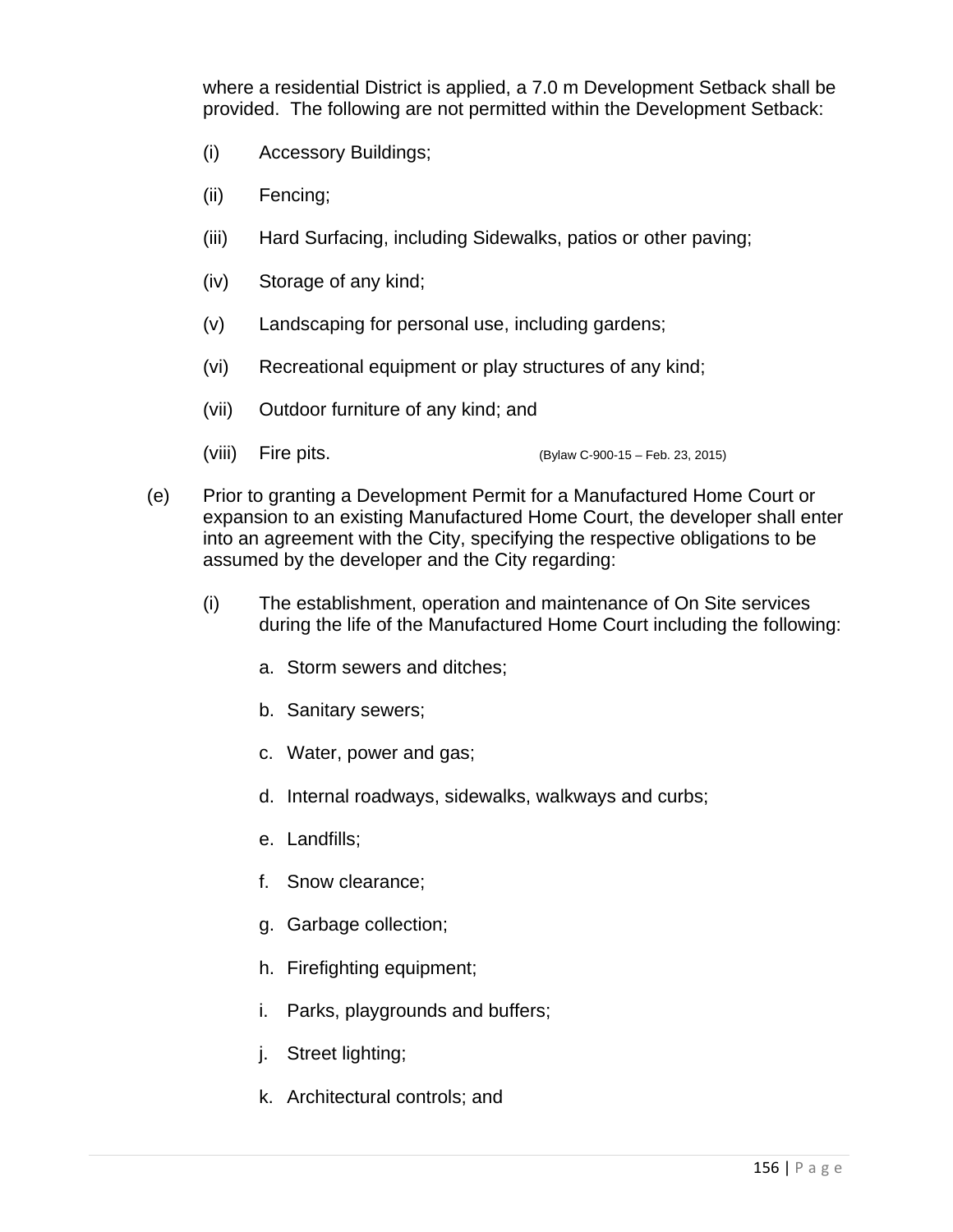- l. Any other service deemed necessary by the Development Officer.
- (ii) Standards of construction for the above, which, in the case of water, fire mains, sewer systems, utilities, and heating fuel services, shall comply with provincial standards;
- (iii) The manner in which costs of services are to be met or recovered;
- (iv) Timelines for the completion of construction or installation; and
- (v) Any other matters deemed necessary by the Development Officer.
- (f) A Development Permit is required prior to the placement of a Manufactured Home, and the application is subject to all requirements of this Bylaw.
- (g) Any adjustment of unit stall boundaries requires an amendment to the approved Manufactured Home Court plan. Every unit stall affected by a boundary adjustment must also be included in the application to demonstrate the new setbacks and dimensions created through the stall adjustment.
- (h) Each new Manufactured Home shall have Alberta Building Code (A.B.C.) certification. Proof of certification shall be submitted with the original Development Permit application.
- (i) Renovations or repairs that nullify the previously approved C.S.A. certification will be considered under the *Alberta Building Code*. The following is a list of changes that can be made without nullifying the C.S.A. certification:
	- (i) Change of plumbing fixtures;
	- (ii) Change of light fixtures;
	- (iii) Re-facing cabinets;
	- (iv) New windows (providing the opening is not altered);
	- (v) New or repaired siding;
	- (vi) Furnace and/or water heater replacement; and
	- (vii) An addition that uses an existing door for access.
- (j) The following maintenance or renovations to a Manufactured Home will be considered under the *Alberta Building Code*:
	- (i) Roof replacement or repair;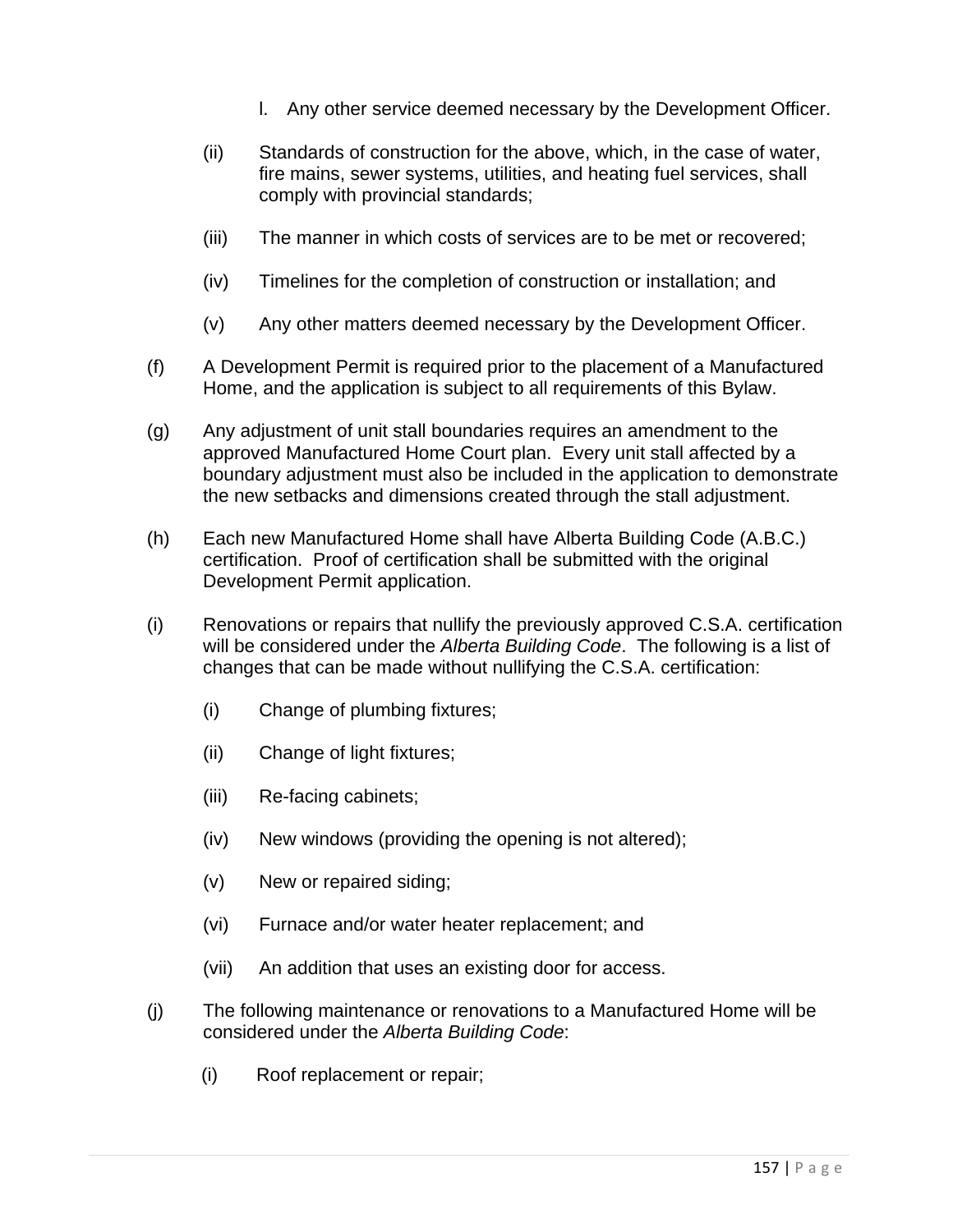- (ii) New windows that alter the opening; and
- (iii) Interior renovations that do not alter the structure.
- (k) Any structural change to a Manufactured Home requires engineering approval, provided by the applicant. Structural changes include, but are not limited to, new openings and additional loading on the frame.
- (l) All accessory buildings such as decks, skirting, sheds and detached garages shall be factory pre-fabricated units or an equivalent quality, so that design and construction will complement the Manufactured Home. All other requirements are regulated under Section 53, except that separation distances shall be measured to the boundary of the unit stall. (Bylaw C-900-15 – Feb. 23, 2015)
- (m) Additions or expansions to a Manufactured Home shall have a foundation, structure and appearance equivalent to or better than that of the Manufactured Home and shall be provided with steps and landings to all entrances within 30 days of their Development.
- (n) The applicant shall, at the discretion of the Development Officer and upon approval of the Development Permit, deliver a performance bond not exceeding the value of the required Landscaping improvements, to ensure completion of Landscaping. Lawns or other forms of Landscaping shall be provided and maintained on all unit stall areas not covered by structures, paved areas, parking or storage areas, within 60 days of arrival of a Manufactured Home, weather permitting.
- (o) The crawl space between the structure and grade of each Manufactured Home shall be suitably enclosed from view by skirting, or such other means satisfactory to the Development Officer, within 30 days of placement of the Manufactured Home. Axles, wheels and trailer hitches shall be removed where they are not part of the frame. Where a hitch cannot be removed, it shall be skirted or covered from view.
- (p) A lighted storage area of 14.0 m² per Manufactured Home unit stall, separate from the Manufactured Home unit stall, shall be provided for the storage of seasonal recreational equipment and other equipment not capable of storage on the Manufactured Home unit stall. Storage areas shall be enclosed or screened by trees, landscape features or fences, or a combination thereof to the satisfaction of the Development Officer.
- (q) Each Manufactured Home unit shall be placed upon a Foundation of concrete blocks, poured concrete or a series of piers as approved by the Development Officer, suitable for carrying the anticipated load.
- (r) Utilities shall be underground and roads shall be paved.